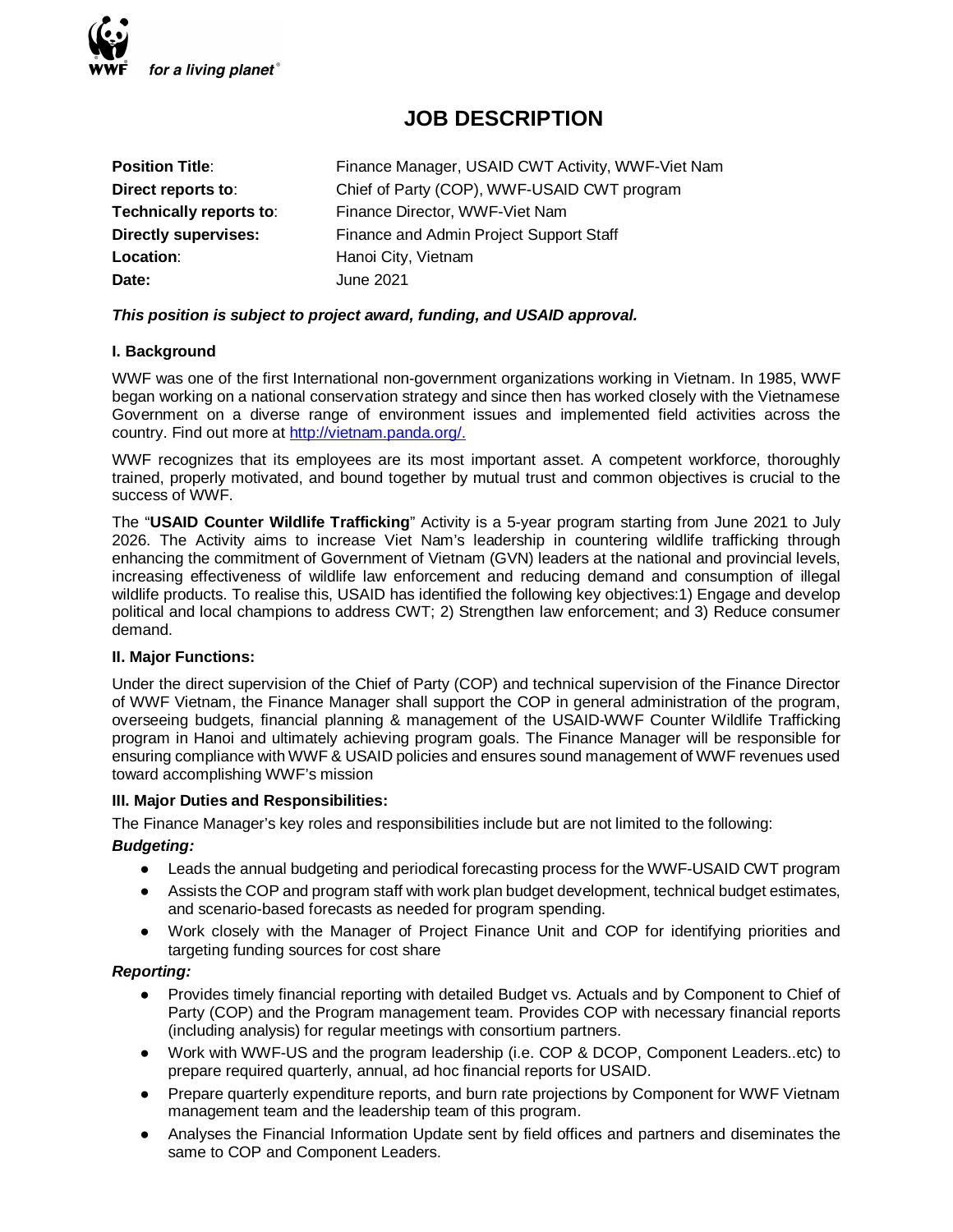# *Financial Management:*

- Monitors overall expenses and revenues to ensure that projections are accurate & the program does not overspend with available revenue, and that restricted funds are used according to donor requirements.
- Maintains and updates the overall program budget against the approved budget including work plan budgets, the chunk budget, and budgets by components
- Oversee financial management and financial operations of the Program in Hanoi office and field offices, including setting up and overseeing financial procedures in line with USAID and WWF requirements, and setting up and maintaining financial accounts.
- Work with the field finance focal point of this program to ensure day-to-day financial processes procedures are implemented and working properly, with the appropriate checks and balances in place and local owners identified
- Lead financial activities of the program in Viet Nam, including but not limited to: setting up and operating local bank account, requesting advances from WWF-US as needed, and reviewing and approving program accounting reports and supporting documentation.
- Manage time and expense reporting, finance& accounting procedures in alignment with USAID and WWF policies and procedures
- Maintain effective timelines and quality control process for financial and operational deliverables and financial management processes
- Ensure contract terms with Donor are being met and help the program team closely follow the projected annual budget and work plan

### *Coordination with WWF-US*

- Be the Primary Contact Point from WWF Viet Nam for all financial matters relating to the program implementation.
- Coordinate with WWF-US and local program staff to ensure all financial activities meet program needs, e.g. accurate and timely production of invoices for USAID, spend plan tools, other financial trackers, and responding to USAID inquiries.

#### *Other tasks*

- Supervises Finance (& Admin) Officers in project offices to ensure compliance of all financial and administrative and contractual matters. Review financial reports and fund requests submitted & provide feedback.
- Perform other tasks as required by the COP and/or the Finance Director.

# **IV. Profile:**

#### *Required Qualifications*

- Bachelor's degree in business administration, accounting or finance. A Master's degree and/or a recognized accounting qualification would be an asset.
- Minimum five years' experience in similar financial, compliance, or operational role supporting international donor projects; Experience with USAID funded projects will be an advantage
- Experience with budgeting and financial reporting requirements on multimillion-dollar projects
- Strong knowledge of generally accepted accounting practices, financial reporting standards, financial management processes and procedures
- Familiarity with US Government (USG) Federal Acquisition Regulations and USG contracting rules is a plus
- Demonstrated experience working in not-for-profit organisations including managing projects, budgets, and work streams

# *Required Skills and Competencies*

- Leadership and communication skills, coupled with diplomacy, numeracy, and business acumen are essential.
- Proven interpersonal and people-management skills, complimented by excellent written and spoken English are essential.
- Proven experience of designing business processes, setting standards, or establishing operating policies and procedures is desirable, preferably in a project or program management context.